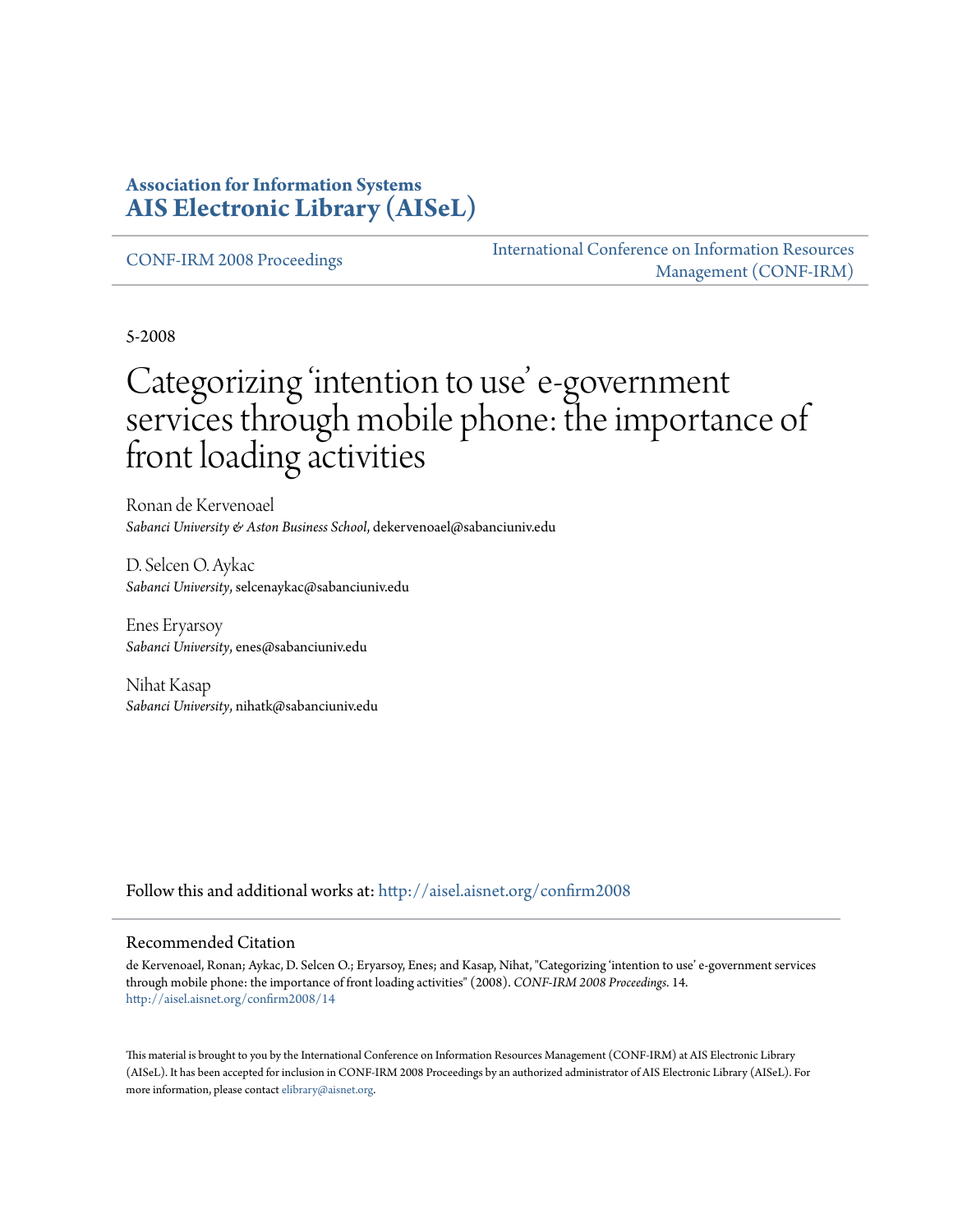## **20F. Categorizing 'intention to use' e-government services through mobile phone: the importance of front loading activities**

Ronan de Kervenoael Sabanci University & Aston Business School dekervenoael@sabanciuniv.edu

> Enes Eryarsoy Sabanci University enes@sabanciuniv.edu

D. Selcen O. Aykac Sabanci University selcenaykac@sabanciuniv.edu

Nihat Kasap Sabanci University nihatk@sabanciuniv.edu

### *Acknowledgement*

We are very thankful to Canan Devletkusu and Inci Toral for acting as our research assistants during this TUBITAK funded project (107K272).

### *Abstract*

E-government has often been heralded as the new way forwards for emerging countries. While many such countries are already offering e-government services and are gearing up for further growth, little is actually known of the forming stages that are necessary to ensure a greater rate of success and avoid the traditional failure traps linked to new technology and information system adoption and diffusion. We situate our research in the case of mobile phone as a reflection of the current market situation in emerging countries. We contend, in this paper, that more research is needed to understand future intention to use e-government services through mobile phone technology. Front loading activities both from a government and technology perspectives are required to facilitate the decision making process by users.

### *Key words*

Mobile Phone, E-Government, M-Government, Front Loading, Intention to Use

### **1. Background**

By 2012 the total number of mobile phone subscribers will increase by more than 2 billion worldwide (Burger, 2007). Means of delivering richer multimedia and data services content along with billing and payment mechanisms are currently being further developed. These improvements are perceived as key sustainability and growth in usage rate. Yet, security issues, specific technical issues (battery life) and a better definition of socio-technical relationships remain crucial for m-services to achieve their true potential. Private enterprises, including banks, FMCG and media companies lead these initiatives. Now many governments have also realized that they have to play a proactive and dynamic role in shaping future overall consumption through e-government services.

The frontier of m-services, SMS technology, provides means of delivering information about train fares, movie tickets and toll ways as well as micro-payments (vending machines). These types of m-services are not bound with limitations of terrestrial properties, therefore inaccessible geographical areas could be provided with new opportunities reducing the digital divide. Different ICT technologies are available, but are not standardized yet. Voice or data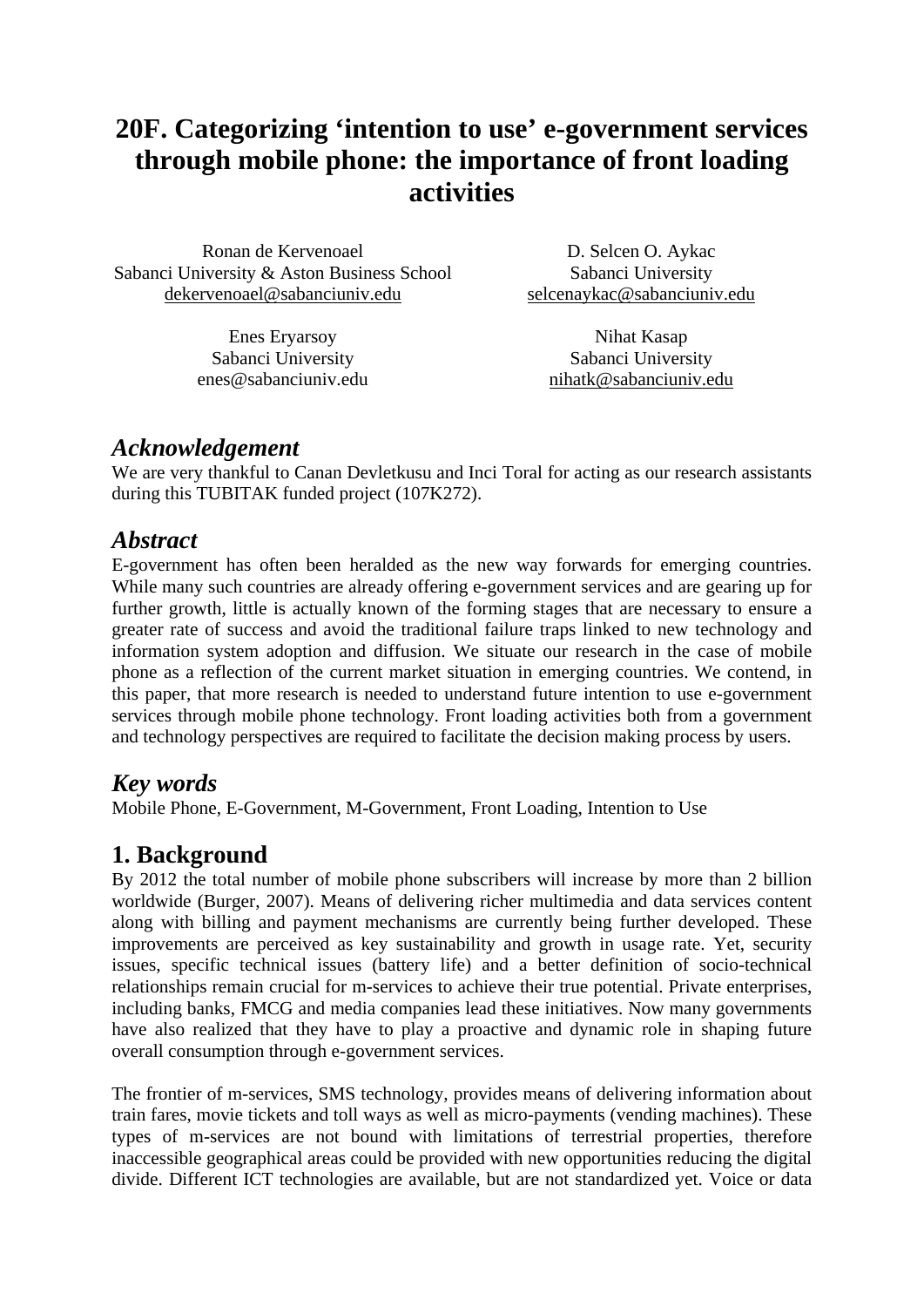are often privileged but not both at the same time. Nomadic computing has yet to be integrated by all consumer electronics and within consumer practices. As already described by Christensen (1997 in (Norman, 1998)) technology strategy are diverse with basic and advanced features competing for user engagement practices (Figure 1). Indeed, from deterministic perspective, Sheth has already developed a typology of innovation resistance, which included what he termed 'Habit Resistance' (Sheth, 1981). This followed Mittelsteadt et al.'s (1976) symbolic adoption or rejection model where the consumer may have symbolically accepted the innovation but not sufficiently enough to try, which in turn do not lead to adoption. Gatignon and Robertson (1991) suggest that non-adoption of an innovation may be explained by either rejection or postponement depending on the context. Szmigin and Foxall (1998) built upon these works and categorized innovation resistance into three varieties: rejection, postponement and opposition. Following these perspectives the idea of context is defined as "the set of environmental states and settings that either determines an application's behavior or in which an application event occurs and is interesting to the user" (Chen & Kotz, 2000). In other words as defined by Kim et al. (2002) "any personal and environmental information that may influence the person when he/she is using Mobile Internet". The basic elements of environmental surrounding such as network connectivity, communication costs, user profile, location, lighting, noise, and time of day, week, month, and season of the year (Chen & Kotz, 2000; Schilit, Norman, & Want, 1994) are paramount. In addition, we understand practice with its three traditional parameter including practitioners (people actually using / experiencing / creating), practices as defined by Jarzabkowski et al. (2007) as "the social, symbolic and material tools through which […] work is done" and praxis that embraces the flow and timing of activities.

Others including Rogers (1995) created the adoption of innovation framework which identified desirable factors for the success of a new product or innovation including relative advantage, compatibility, complexity, communicability observability and triability. Further models such as the Theory of Reasoned Action (TRA) and Theory of Planned Behaviour (TPB) (Ajzen, 1985, 1991; Ajzen & Fishbein, 1980) provide a theoretical framework for understanding better the human behavior factors. According to TRA and TPB, a person's action is determined by the intention to perform; a function of attitude and subjective norms, which can be traced back to a person's behavioral and normative beliefs. An adaptation of the TRA and influenced by TPB, the technology acceptance model (TAM) was developed by Davis (1989) to guide IS/IT acceptance research (Holak & Lehmann, 1990; Pagani, 2004; Rogers, 1995). The central idea behind the TAM is that a person's behavioral intention to use a 'system' (hardware, software, innovation etc) is determined primarily by two factors, perceived ease of use and perceived usefulness. We contend that front loading activities both at individual and household level need to be explored to complete our understanding of 'intention' in our case to use e-government services.

Moreover, the vast majority of consumers are expected to be pragmatic and conservative. They tend to wait before buying new technologies expecting opinion leaders to test innovation. They watch and learn from the experience of other users before committing. They wait until prices settled down and drop, for technology standardization. They reflect on the actual usage of the product and if it is truly capable of meeting their needs.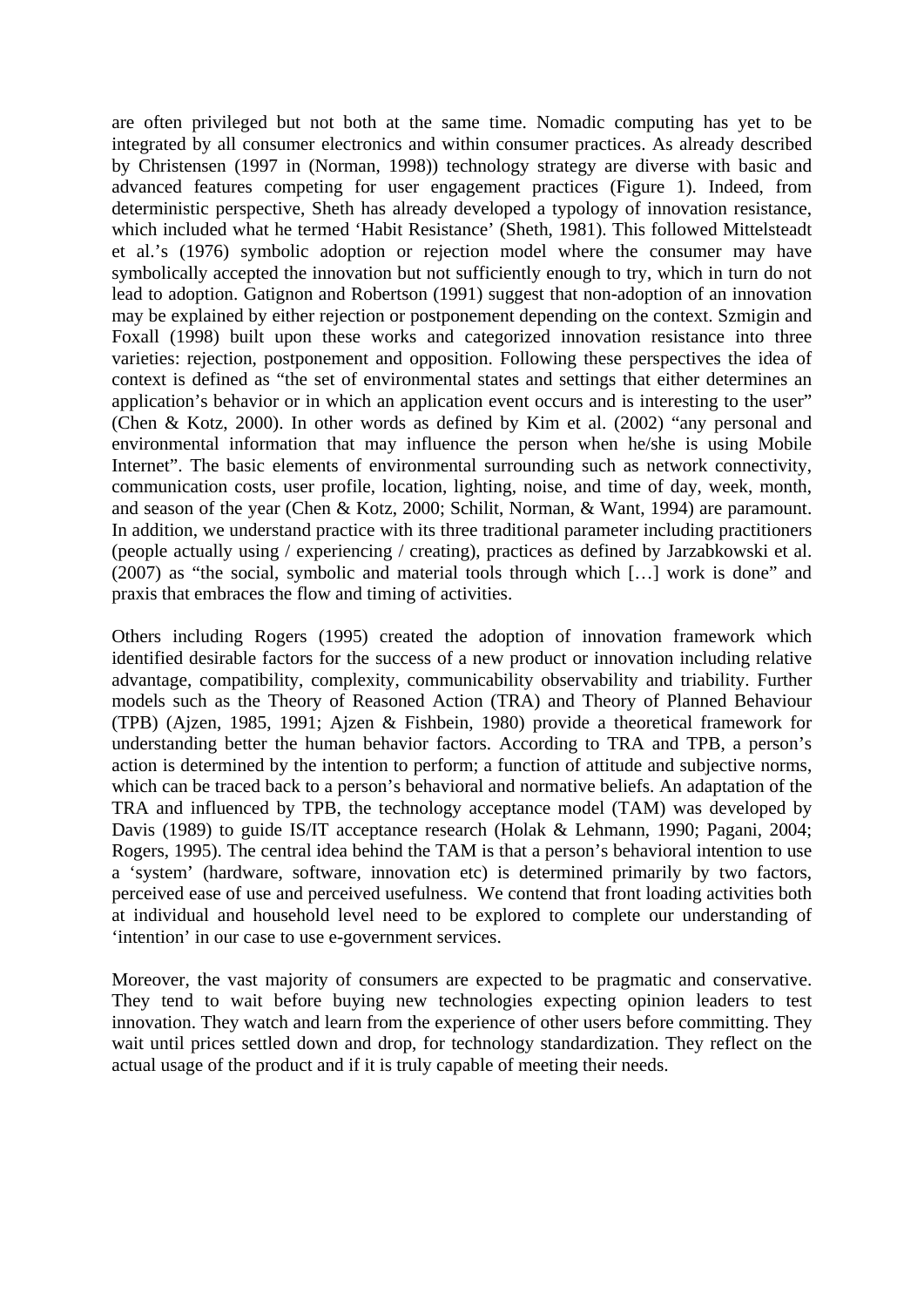### **2. Front loading e-government strategies: shaping intention to use**

Transition and changes for any consumers are difficult and costly. While most ICT will have been validated in laboratory conditions, yet too often reliability in the field and suitability for everyday consumption fail. In the case of ICT and government services suitability, including higher value added capacity being made available is paramount to create a dynamic comparative advantage over current practices and processes. On one hand, the institutional capacity to shift to higher value added services and processes (standard operating procedures) need to be in place and trusted by the potential users. On the other hand, mutually supportive roles leading to a clear cumulative sequence of change are required to provide the necessary investment (time and effort) in users' human capital development. The maturity or skill to allocate resources productively to make progress may not be present. Improvement to the systems and users' models through a process of systematic validation is required.



**Figure 1:** The needs-satisfaction curve of a technology. New technologies start out at the bottom left of the curve, delivering less than the customers require. As a result, customers demand better technology and more features, regardless of the cost or inconvenience. A transition occurs when the technology cannot satisfy the basic needs. (Modified from Christensen [1997 in (Norman, 1998)])<sup>1</sup>.

We define front loading as a strategy that seeks to improve pre-service activity performance by shifting the identification and the solving of problems to earlier phases in the process. Front loading activities are considered as an iterative as well as interactive process where government, technology providers and consumers/citizen engage with in a win-win situation game improving the overall attraction of the e-government experience. With the front loading problem approach, all users of a system are concerned with identification of the problem and sharing information on how to solve it. The aims of front loading are to reduce the number of substandard experiences and eliminate bottlenecks in the process, to increase loyalty and trust in the system, utilize opportunities offered by new technology to reduce cycle time and

1

<sup>1</sup> http://mitpress.mit.edu/books/NORVH/chapter2.html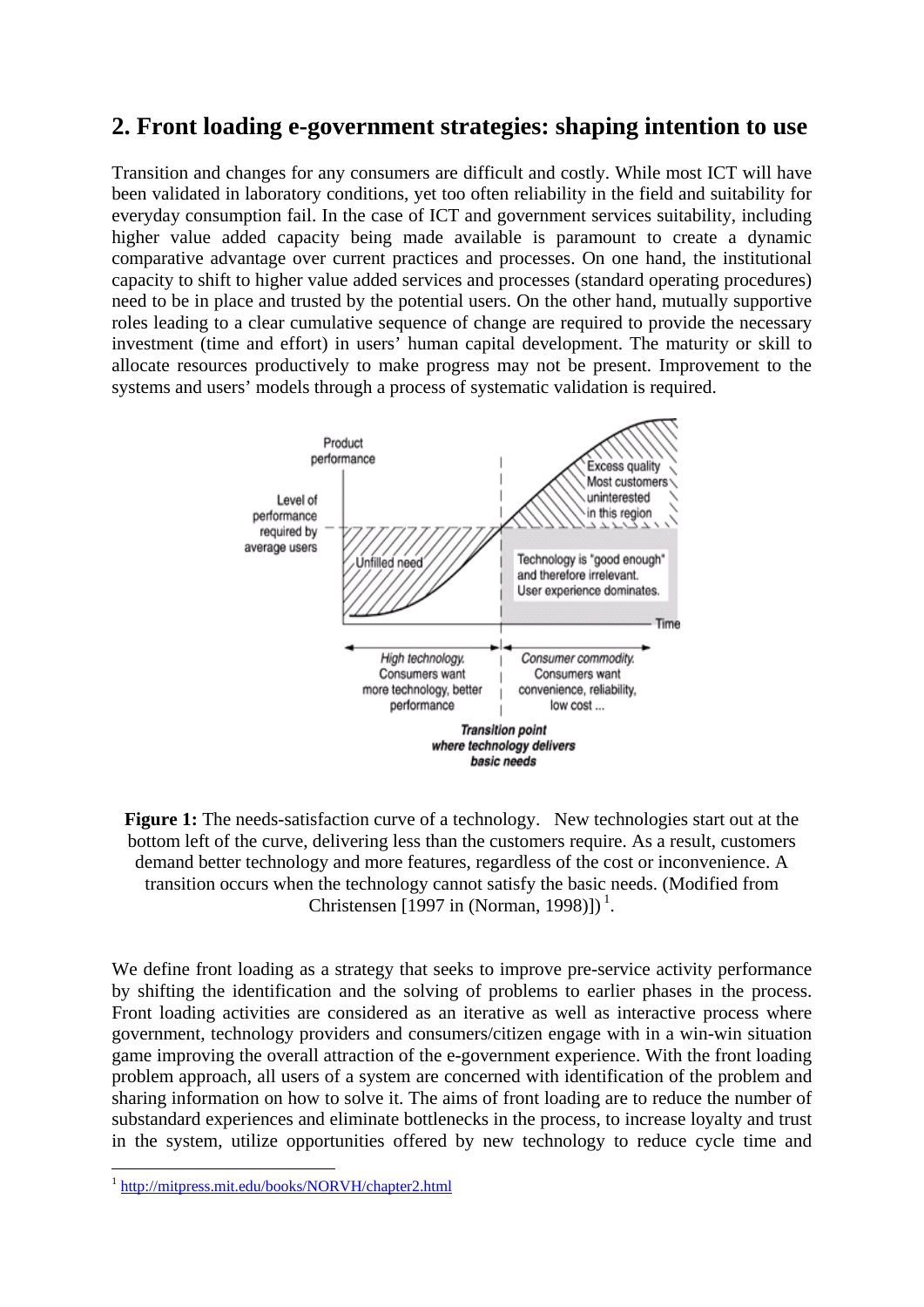increase convenience (Thomke & Fujimoto, 2000). Because pre-services activities are not fully acknowledged by stakeholders, governments have not given too much attention to imperfect and incorrect processes and how this impacts on usage and engagement with a service.

When an individual fails or has difficulty to learn something as quickly and easily as (s)he would like to, (s)he often experiences public disclosure embarrassment and private humiliation, fear, anxiety and pain (Brookfield, 1995). Front loading activities typically consist of a number of different steps. The first step involves learning to know ourselves as consumers of government services. There are different types of individuals, households and families, and within these, the individuals are also different. The way and the manner in which we use e-government services can be considered as a direct reflection of how we interpret how others are dealing with the same resources. We try to minimize unpleasant experiences and replicate the things that have affirmed or inspired us. When one has been acting in a familiar environment for a long period (civil servant services) we tend to forget what it feels like to come to this place as a new individual citizen. Here learning and communication style have a certain importance to minimize misunderstanding and acquire the right level of communication competences (Gudykunst, 1993). The second step involves being surprised by the familiar. The frenetic nature of government activities within our lives may leave little time for structured critical reflection on how to best access government services. Without an indication to the contrary, we may assume that diverging from the norm and challenging accepted practices may be perceived as a sign of misunderstanding. The third step usually involves solving problems collaboratively. Individuals have many pressing needs both regarding the type of government services offered and the way they are made available and accessible through mobile phone. Coming together with the whole community using that particular government e-services and determining the priority issues/problems to be solved encourages engagement with the medium. As a group, these can be addressed where common theme emerged and moment of recognition abound opening up new avenues of inquiries. Insights, ideas, tips can then be shared and put into practice by the whole group.

In front loading activities, to actually be convinced to engage with the exercise in the first place is paramount, hence the importance to judge intentions. Indeed, few consumers use any of the widely available methods (Table 1). The mundane nature of government services seems to only be transferred online with difficulty. While a new set of reference to form a new 'm-cultural capital' through data transfer via mobile phone is required, many current government services both at local and national level are finding it hard to cope with the variety of segments and needs. From the outside, extrinsic motivation is hard to generate as too often, government services are synonymous of red tape, long waiting queues and inappropriate answer. An extrinsically motivated person should be able to work on a task even when they have little interest in it because of the anticipated satisfaction they will get from some reward. We argue that the government have not put in place the necessary processes and efforts to deliver an appropriate set of rewards. Indeed, positive reinforcement seems also to short change consumers/citizens. Positive reinforcements are something like we will generally work to get. However, it assumes a current active relationship between the government and the consumers/citizen where both are ready to participate. Many consumer may be ready to engage and participate but do not have any real opportunities offered by the government. Indeed, few governments have clear specific online marketing strategies "*where a consequence is presented dependent on a behavior leading to the behavior to become more*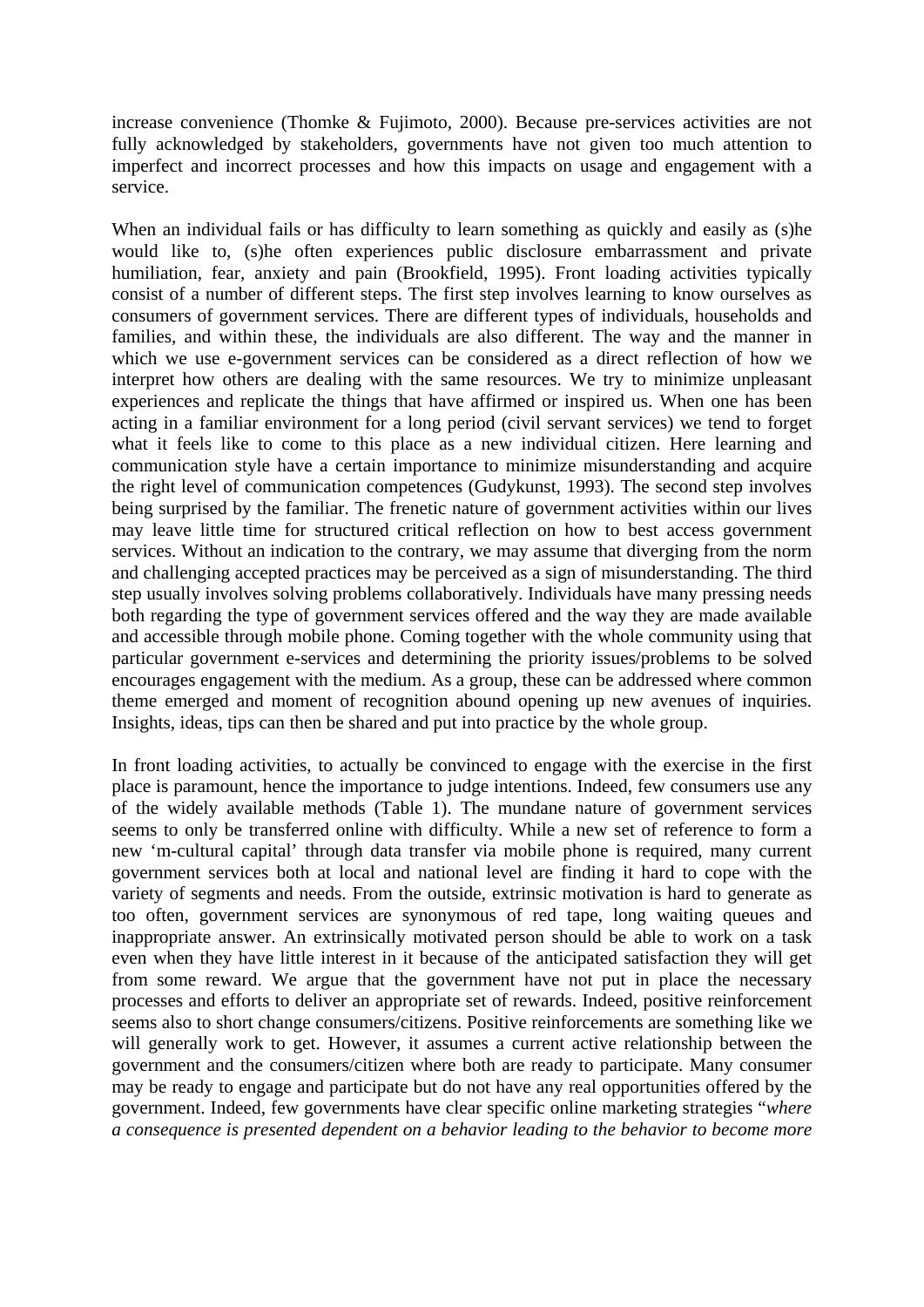*likely to occur. The behavior becoming more likely to occur because and only because of the consequence* 2 ."

Few consumers have ever had a memorable e-government experience and are willing to spend time and effort to increase the chance of this event reoccurring. In this aspect, social

| <b>E-government Services for</b><br>individuals                                                                                                                                                                                                                      | <b>Current Status /</b><br><b>Possible Status</b> | <b>E-government services for</b><br>enterprises | <b>Current Status /</b><br><b>Possible Status</b> |
|----------------------------------------------------------------------------------------------------------------------------------------------------------------------------------------------------------------------------------------------------------------------|---------------------------------------------------|-------------------------------------------------|---------------------------------------------------|
| <b>Income Tax Declaration</b>                                                                                                                                                                                                                                        | 4/4                                               | Social contribution for employees               | 4/4                                               |
| Job Searches by labor Offices                                                                                                                                                                                                                                        | 1/3                                               | Corporation tax: declaration,<br>notification   | 4/4                                               |
| Social security benefits                                                                                                                                                                                                                                             | 1/4                                               | VAT: declaration, notification                  | 4/4                                               |
| Personal documents                                                                                                                                                                                                                                                   | 3/3                                               | Registration of a new company                   | 2/4                                               |
| Car registration                                                                                                                                                                                                                                                     | 3/4                                               | Submission of data to statistical<br>offices    | 0/3                                               |
| Application for building/planning<br>permission                                                                                                                                                                                                                      | 1/4                                               | Customs declarations                            | 3/4                                               |
| Declaration to the police                                                                                                                                                                                                                                            | 3/3                                               | Environment-related permits                     | 2/4                                               |
| <b>Public libraries</b>                                                                                                                                                                                                                                              | 3/3                                               | Public procurement                              | 3/4                                               |
| Certificates (birth, marriage)                                                                                                                                                                                                                                       | 1/3                                               |                                                 |                                                   |
| Enrolment in higher<br>education/university                                                                                                                                                                                                                          | 1/4                                               |                                                 |                                                   |
| Announcement of moving (change<br>of address)                                                                                                                                                                                                                        | 1/3                                               |                                                 |                                                   |
| Health related services                                                                                                                                                                                                                                              | 1/4                                               |                                                 |                                                   |
| Stage 1 Information: online information about public services<br>Stage 2 Interaction: downloading of forms<br>Stage 3 Two way interaction: processing of forms, including authentication<br>Stage 4 Transaction: full case handling, decision and delivery (payment) |                                                   |                                                 |                                                   |

**Table 1:** E- government services in Turkey and the current status

motivations become important. Achievement is a difficult concept but crucially important. Achievement motivated people usually want feedback, set themselves high but achievable objectives, are concerned for personal achievement rather than a reward of success and desire job relevant feedback (how well I am doing?) rather than for attitudinal feedback (how well do you like me?). Procedures need to be clear and transparent with immediate feedback and update a too often alien concept to civil servant idea of time. This also needs to be facilitated through a user friendly technological platform. Lastly, we consider the impact of intrinsic motivation. The motivation that comes from the pleasure that one gets from the task itself or from the sense of satisfaction in completing or even working on a task. This could well be through the feeling of being a good citizen, having completed the often unpleasant task or accessing finally what is due to you. Lack of interest in e-government must not be related to facetious m-phone distractors, trivial information provision, poor choice and quality performance and bureaucratic demand.

In addition, little is known about the way in which families divide the responsibility for household-government related tasks in an ICT environment ((Marshall & Anderson, 2000) in the case of shopping). Households have classically developed interdependent, genderdifferentiated divisions of household tasks, although they share several tasks. There is congruence between what they expect and how they actually divide the responsibility for household tasks. Control over what is necessary to be done to complete government requirement raises some interesting questions about the concept of 'gatekeeper' and who is the primary individual targeted. Sharing taxes declaration for example allows household members to be aware of the costs and overall budget cost evaluations against monthly

<sup>1</sup> <sup>2</sup> http://psych.athabascau.ca/html/prtut/reinpair.htm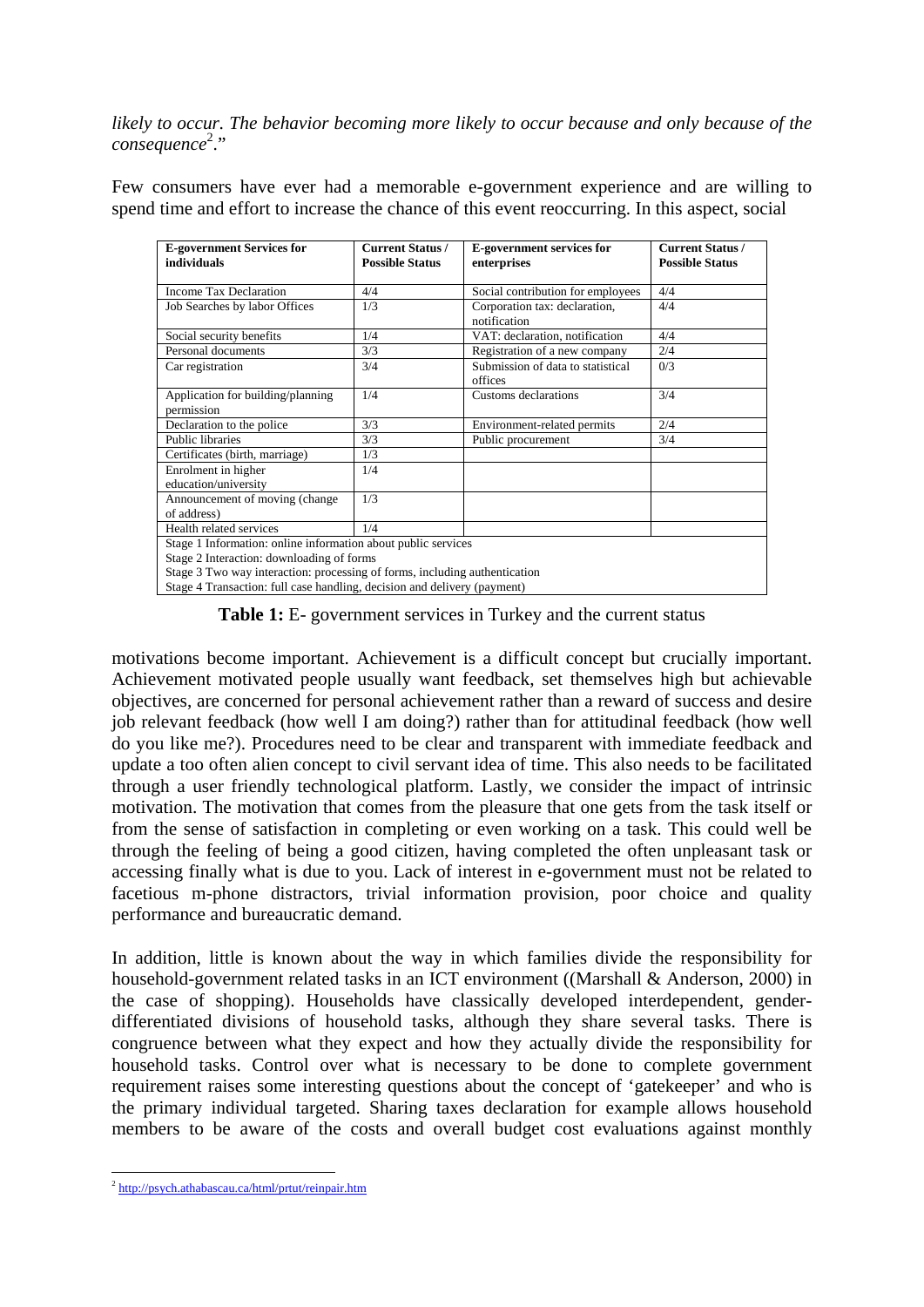earnings. In addition, by default, the person responsible for government related matters is indirectly in charge of knowing about new requirements/products, where the services are located and the requirement to allow completion as well as when it is required to complete the task.

### **3. Conceptualizing frontloading as factors that affect the users' intention to use the services**

Long-term experience has shown that precisely preparation is the most critical part of any technical project because it is responsible for the largest and often hidden sources of errors. Errors due to lack of foresight may usually be overcome if necessary precautions are taken concerning users, creator, tools and the manner of working. Improvisations in these areas often lead to long term disloyalty and clearly diminish the theoretical efficiency gain.

Three main limiting factors are currently curtailing the diffusion of e-government initiatives in general and front loading activity in particular, a) limited access to and experience with resources for e-government services, development and delivery, b) uncertainty about the legal status of many services including digital signature, c) lack of reward system tied to innovation at institution level. The most urgent need seems to emerge as the lack of understanding and adaptability regarding the tools, language and protocols associated with the ICT. The first requirement is to foster a positive attitude towards the new models and services that will allow initial experiences to be gained and shared. In addition, the instructional aspect and learning steps should not be neglected. Like any services rules, aims needs to be present to motivate users. The consequences of adopting the new services should be clearly seen in the outcome product / service experience. The interactive aspects add another level of novelty and change both from a technological and practice perspective. As technology structures are emergent not embodied, little is known about stability, predictability or relative completeness. Appropriation of the technology becomes then crucial in shaping the situated use of technology (context).

We draw our inspiration from marketing theory. Amongst these, Hierarchy of effect model (awareness, knowledge, liking, preference, conviction, purchase) reflects the cognitive stage, affective stage and behavior stage. Alternatively, the AIDA framework (awareness, interest, desire, action) link to the customer response index (awareness, comprehend, interested, intention, action) are utilized, especially the early steps, to create a framework in defining intention to use from a consumer practice perspective. From another perspective, Soft Bridge model allows traditional characteristics to be adopted to specific context (oral, visual and hearing disabilities). While basic model factors include user, modality, interface, device and network, the Soft Bridge model adapted to visually impaired users include factors such as spoken English, voice, audio, hand set, telephone. Following the same principle, for hearing impaired users factors such as written English, text, graphical, PC and the Internet are involved. We are utilizing a Soft Bridge approach for our front loading model in the case of users located in inaccessible geographical areas, for example.

The themes conceptualized include five context related items, namely context association rule, context mediation, context awareness classifier, context sharing and context preparation mediation. A higher level of abstraction is kept as policy specificity will require to be embedded in any future questionnaire. These themes are currently still in the definition process through an online discussion group with e-government services officers in 40 cities.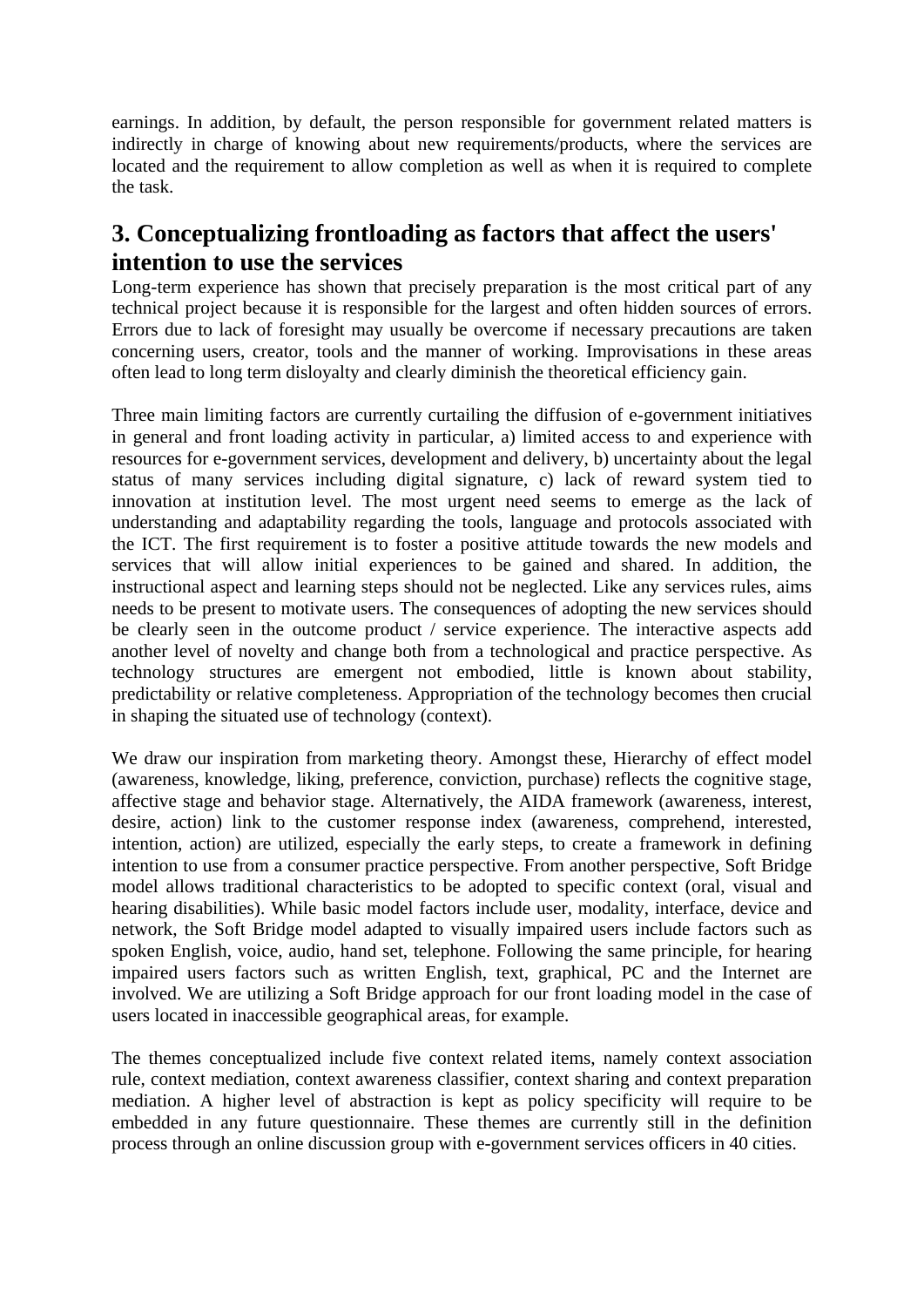#### **3.1. Context association rule**

The set of factors that indirectly influence and mediate the level of engagement with egovernment services through cellular phones. It encompasses

- the regulatory environment
- e-government procedural policies
- capacity for engagement with other privately held services (critical mass argument)
- personal circumstances including IT literacy, possessed phone generation, provider and payment access abilities

#### **3.2. Context mediation**

It comprises several categories including computing, user and physical contexts. Further categories include the larger picture in which the user operates and the particular set of circumstances from which a need for information arises. Modalities of usage allow segmentation between end-user contexts, private / public contexts, and dynamic context as part of the wider social context.

#### **3.3. Context awareness classifier**

It provides where the e-government services stand in relation with other services delivered through cellular phone. Some classifiers involve use of push (SMS, news feed) or pull (msignature) activities. These early efforts towards registering, subscribing and compliance of access to e-documentation are greatly influencing the familiarity and the experience with the channel, therefore influence the perception of outcome.

#### **3.4. Context sharing**

Other stakeholders involved are increasing or decreasing the early process for adoption or diffusion. These include learning facilities, peers and gate-keepers. Fluency in using databases, familiarity with virtual private network (VPN), personal information manager (PIM), and personal area network (PAN) are also influential. Other areas of personal expertise such as evaluation, monitoring, consideration and anticipation located within the wider social network of individual also play a crucial role.

#### **3.5. Context preparation mediation**

A further Halo effect can be deduced through the multiplication effect, where as the more active users you have around you, the more likely that you will try to engage with the services. Linked to the above, system confidence is improved gradually just by observing the others' experiences. Finally, three interrelated effects, which are attention, intention and frequency, arise. Attention effect is derived from a mundane discussion among users underlying specific opportunities available within the system. Once attention is facilitated, then intention becomes more urgent through a bandwagon effect. This is reinforced through the increased usage frequency effect.

### **4. Conclusion and Discussion**

We surmise that intention to use or current use of the services could be better understood via such methods. Moreover, approaches of cost reduction for user groups in terms of time, money and effort by the aid of using e-government services are also within this scope of this study. Lastly, effects of front-loading activities on the spread of diffusion will be analyzed as the more you discuss an innovation before it comes to a market, the more successful diffusion of the product or service to be.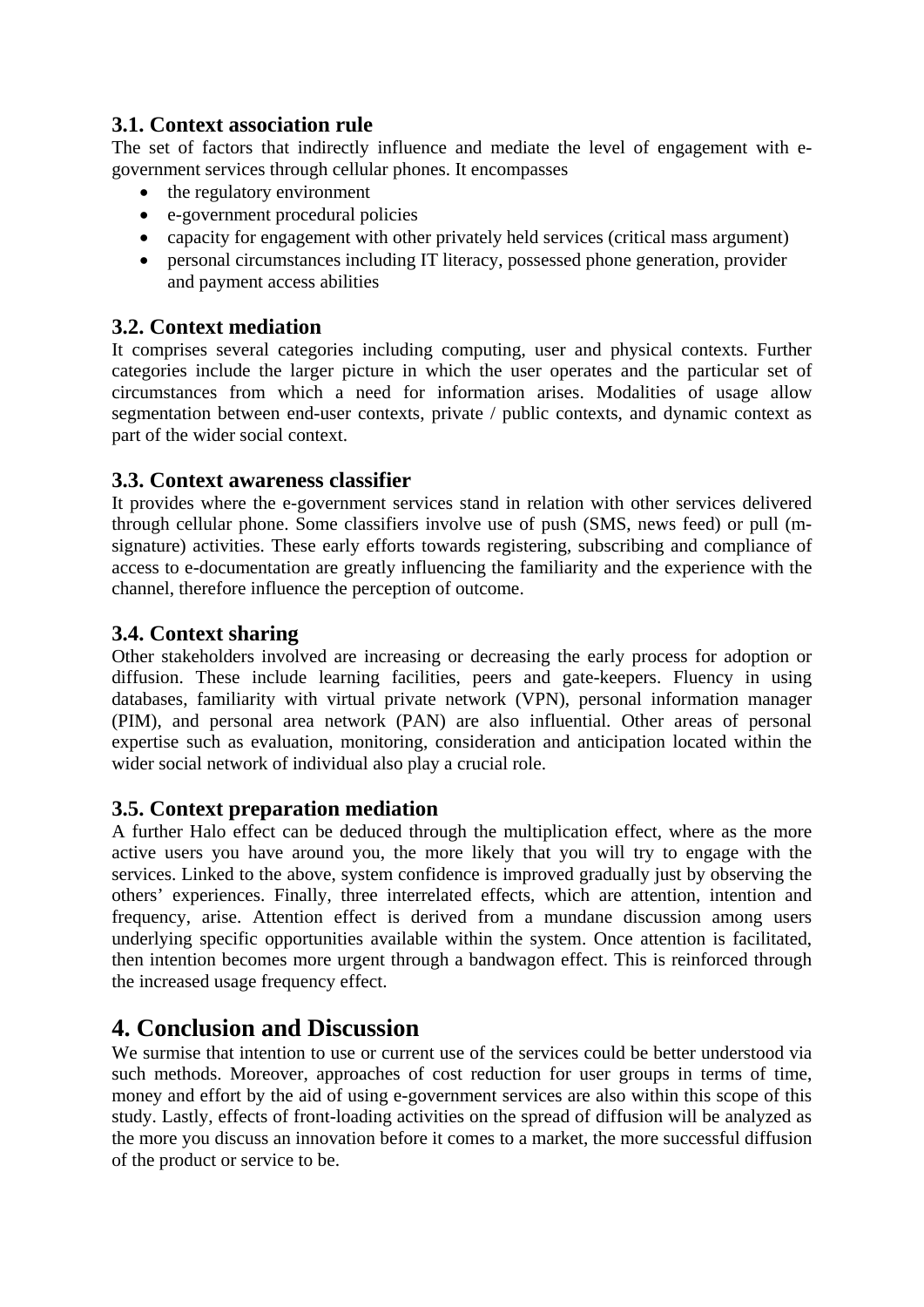In summary the following concepts are core to our understanding:

- Focus on the identification of what 'practices' are prevalent; whom engages in them; which combination practices occur in particular times and places
- Government e-services vs. current face to face/voice telephony services: 'dispersed' and 'integrated' practices.
- Examine the manner in which potential and current consumption of e-government services practices are embedded within the complex rhythms and everyday domestic routines of contemporary households.
- 'Intention' is a function of the front loading efforts made by the government coordinated by 'understandings', 'procedures' and 'engagements'.

E-government services engagement and more specifically the development of its services do not occur in a vacuum. User practices, acceptance of change, location, need urgency and skills are leading to strong structural imbalances. Contrasting motives, improvisation, evolving relationships and interpersonal tensions seem to have a greater impact in judging the intention to use. Defiance both from practices' and practitioners' perspectives is visible. Our work emphasize the multiplicity of histories and trajectories both from a government, service provider and user perspectives. We envisage that the co-existence of past practices and new preparation methods will be at odds with one another a foreseeable period of time. Pluralism between the different municipalities while fostering innovation at early stage will need to be standardized to include the masses. The actualization of activities such as service range, service level, interaction level and transaction level have up to now diminished the crucial importance of less observable activities including front loading. Lastly, the fluidity of the government policy, including the close social tensions between central and local government, are already shown to have an impact in both adoption of services and preparation organization. While incomplete strategy is clearly present in many cases, few actions are undertaken to confront or challenge the ICT social issues and opportunities offered by the mgovernment.

#### *References*

- Ajzen, I. (1985). From intentions to actions: a theory of planned behaviour. In J. Kuhl & J. Blackman (Eds.), Action Control: from Cognition to Behaviour. Berlin: Springer.
- Ajzen, I. (1991). The theory of planned behaviour. Organizational Behaviour and Human Decision Processes*,* 50(2): 179-211.
- Ajzen, I., & Fishbein, M. (1980). Understanding attitudes and predicting social behaviour. Englewood Cliffs, NJ: Prentice-Hall.
- Brookfield, S. D. (1995). Becoming a Critically Reflective Teacher: Jossey Bass Inc. .
- Burger, A. K. (2007). Greasing the Wheels of M-Commerce, Part 2 [Electronic Version]. *ECommerce Times*. Retrieved November 29, 2007 from
	- http://www.ecommercetimes.com/story/57788.html.
- Chen, G., & Kotz, D. (2000). A Survey of Context-Aware Mobile Computing Research: Dartmouth Computer Science Technical Report.
- Davis, F. D. (1989). Perceived Usefulness, Perceived Ease of Use, and User Acceptance of Information Technology. MIS Quarterly*,* 13(3): 318-340.
- Gatignon, H., & Robertson, T. S. (1991). Innovative decision processes. In T. S. Robertson & H. H. Kassarjian (Eds.), Handbook of Consumer Behaviour (pp. 316-348). Englewood Cliffs, NJ: Prentice-Hall.